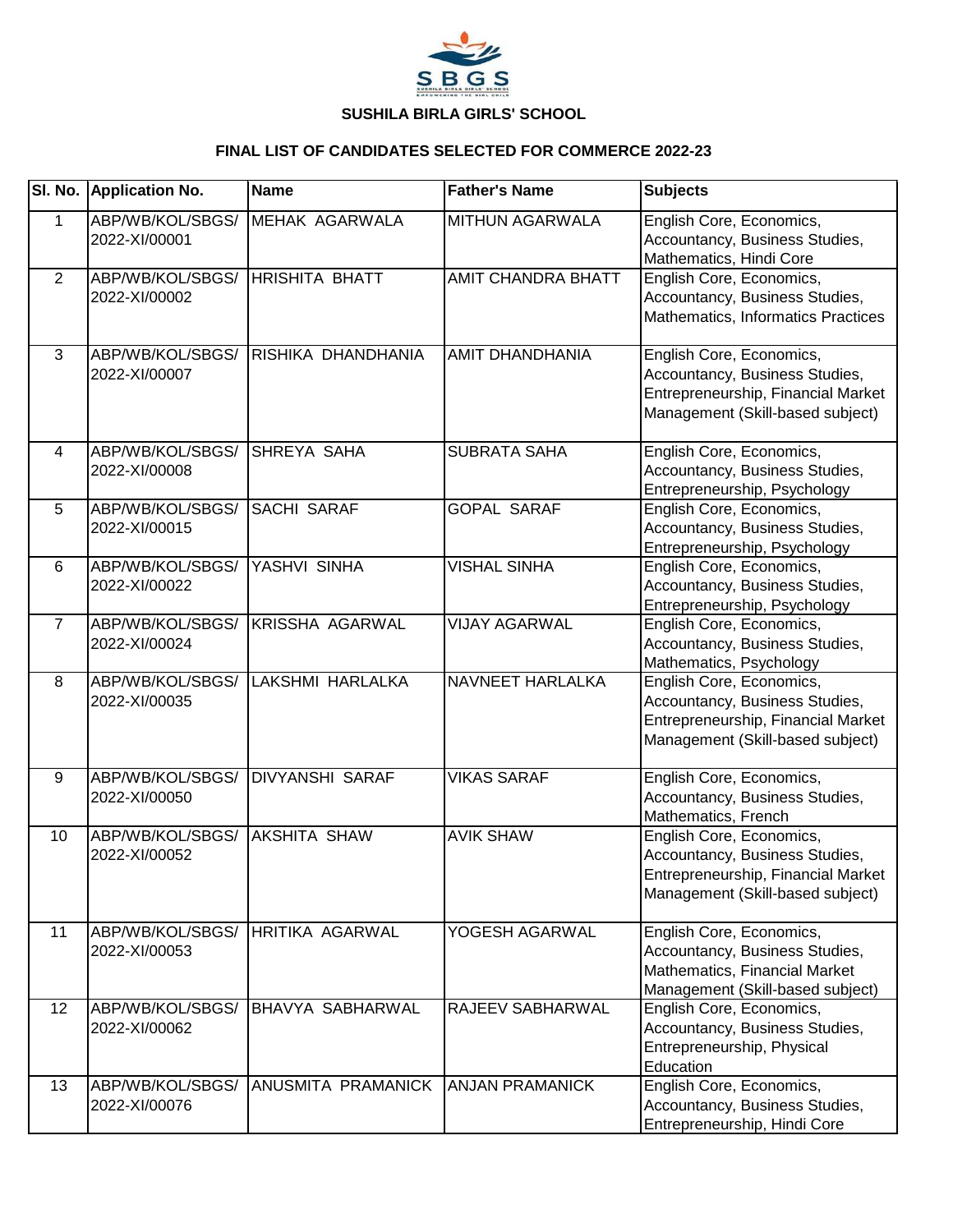|    | SI. No. Application No.           | <b>Name</b>             | <b>Father's Name</b>                    | <b>Subjects</b>                                                                                                                      |
|----|-----------------------------------|-------------------------|-----------------------------------------|--------------------------------------------------------------------------------------------------------------------------------------|
| 14 | ABP/WB/KOL/SBGS/<br>2022-XI/00077 | MANASVI CHOKHANI        | <b>APURV CHOKHANI</b>                   | English Core, Economics,<br>Accountancy, Business Studies,<br>Entrepreneurship, Financial Market<br>Management (Skill-based subject) |
| 15 | ABP/WB/KOL/SBGS/<br>2022-XI/00079 | <b>ARUSHI DAS</b>       | <b>JAYANTA DAS</b>                      | English Core, Economics,<br>Accountancy, Business Studies,<br>Mathematics, Financial Market<br>Management (Skill-based subject)      |
| 16 | ABP/WB/KOL/SBGS/<br>2022-XI/00080 | TANISHA SINGHI          | <b>RAJEEV KUMAR SINGHI</b>              | English Core, Economics,<br>Accountancy, Business Studies,<br>Mathematics, Physical Education                                        |
| 17 | ABP/WB/KOL/SBGS/<br>2022-XI/00084 | <b>HARSHITA DUA</b>     | <b>MANJIT SINGH</b>                     | Elective English, Economics,<br>Accountancy, Business Studies,<br>Mathematics, Informatics Practices                                 |
| 18 | ABP/WB/KOL/SBGS/<br>2022-XI/00089 | <b>SIYA KABRA</b>       | <b>CHANDRA PRAKASSH</b><br><b>KABRA</b> | English Core, Economics,<br>Accountancy, Business Studies,<br>Mathematics, Financial Market<br>Management (Skill-based subject)      |
| 19 | ABP/WB/KOL/SBGS/<br>2022-XI/00090 | <b>USHOSEE SENGUPTA</b> | ANINDYA SENGUPTA                        | English Core, Economics,<br>Accountancy, Business Studies,<br>Mathematics, Psychology                                                |
| 20 | ABP/WB/KOL/SBGS/<br>2022-XI/00095 | SHATARUPA GANGULY       | <b>PRASANTA KUMAR</b><br><b>GANGULY</b> | English Core, Economics,<br>Accountancy, Business Studies,<br>Entrepreneurship, Financial Market<br>Management (Skill-based subject) |
| 21 | ABP/WB/KOL/SBGS/<br>2022-XI/00096 | KAVYA PACHISIA          | <b>ATUL PACHISIA</b>                    | English Core, Economics,<br>Accountancy, Business Studies,<br>Entrepreneurship, Financial Market<br>Management (Skill-based subject) |
| 22 | ABP/WB/KOL/SBGS/<br>2022-XI/00097 | <b>AVANI DHAWAN</b>     | <b>MANOJ DHAWAN</b>                     | English Core, Economics,<br>Accountancy, Business Studies,<br>Mathematics, Informatics Practices                                     |
| 23 | ABP/WB/KOL/SBGS/<br>2022-XI/00105 | <b>VAIDEHI RATHI</b>    | <b>KRISHAN GOPAL RATHI</b>              | English Core, Economics,<br>Accountancy, Business Studies,<br>Mathematics, Financial Market<br>Management (Skill-based subject)      |
| 24 | ABP/WB/KOL/SBGS/<br>2022-XI/00111 | <b>ANVI MITTAL</b>      | <b>RAJIV MITTAL</b>                     | English Core, Economics,<br>Accountancy, Business Studies,<br>Mathematics, Financial Market<br>Management (Skill-based subject)      |
| 25 | ABP/WB/KOL/SBGS/<br>2022-XI/00114 | <b>MANASVI BHANSALI</b> | <b>AMIT BHANSALI</b>                    | English Core, Economics,<br>Accountancy, Business Studies,<br>Mathematics, Informatics Practices                                     |
| 26 | ABP/WB/KOL/SBGS/<br>2022-XI/00116 | SAMRIDDHI DAS ROY       | LT DEBASHIS DAS ROY                     | English Core, Economics,<br>Accountancy, Business Studies,<br>Mathematics, Psychology                                                |
| 27 | ABP/WB/KOL/SBGS/<br>2022-XI/00117 | <b>SHRISTI MURARKA</b>  | <b>SHASHI MURARKA</b>                   | English Core, Economics,<br>Accountancy, Business Studies,<br>Mathematics, Informatics Practices                                     |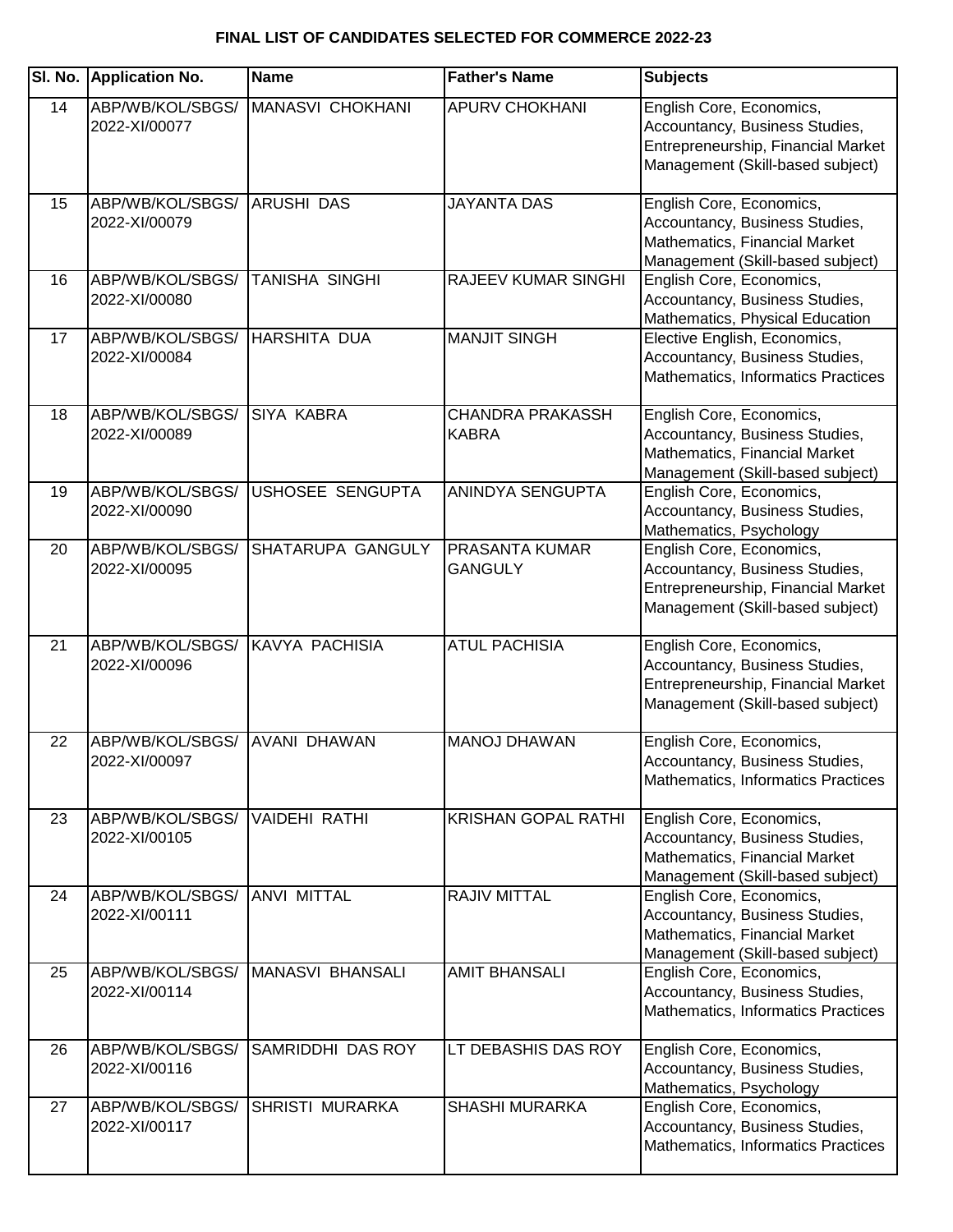| SI. No. | <b>Application No.</b>            | <b>Name</b>              | <b>Father's Name</b>                  | <b>Subjects</b>                                                                                                                      |
|---------|-----------------------------------|--------------------------|---------------------------------------|--------------------------------------------------------------------------------------------------------------------------------------|
| 28      | ABP/WB/KOL/SBGS/<br>2022-XI/00121 | LABDHI BAID              | <b>RAHUL BAID</b>                     | English Core, Economics,<br>Accountancy, Business Studies,<br>Mathematics, Physical Education                                        |
| 29      | ABP/WB/KOL/SBGS/<br>2022-XI/00124 | VANSHIKA BAJAJ           | ASHWANI BAJAJ                         | English Core, Economics,<br>Accountancy, Business Studies,<br>Mathematics, Financial Market<br>Management (Skill-based subject)      |
| 30      | ABP/WB/KOL/SBGS/<br>2022-XI/00131 | ANUSHKA BANERJEE         | <b>ACHINTYA BANERJEE</b>              | English Core, Economics,<br>Accountancy, Business Studies,<br>Entrepreneurship, Bengali                                              |
| 31      | ABP/WB/KOL/SBGS/<br>2022-XI/00147 | YASHASHVI AGARWAL        | <b>SANJAY KUMAR GUPTA</b>             | English Core, Economics,<br>Accountancy, Business Studies,<br>Mathematics, Informatics Practices                                     |
| 32      | ABP/WB/KOL/SBGS/<br>2022-XI/00155 | <b>VIDISHA JAGNANI</b>   | <b>MANISH JAGNANI</b>                 | English Core, Economics,<br>Accountancy, Business Studies,<br>Mathematics, Financial Market<br>Management (Skill-based subject)      |
| 33      | ABP/WB/KOL/SBGS/<br>2022-XI/00157 | <b>TRASHI AGARWAL</b>    | PRADEEP AGARWAL                       | English Core, Economics,<br>Accountancy, Business Studies,<br>Mathematics, Financial Market<br>Management (Skill-based subject)      |
| 34      | ABP/WB/KOL/SBGS/<br>2022-XI/00158 | PRACHI KHANDELWAL        | <b>ANIL KUMAR</b><br>KHANDELWAL       | English Core, Economics,<br>Accountancy, Business Studies,<br>Entrepreneurship, Financial Market<br>Management (Skill-based subject) |
| 35      | ABP/WB/KOL/SBGS/<br>2022-XI/00159 | <b>NAVYA MIMANI</b>      | NAVNEET MIMANI                        | English Core, Economics,<br>Accountancy, Business Studies,<br>Mathematics, Psychology                                                |
| 36      | ABP/WB/KOL/SBGS/<br>2022-XI/00160 | <b>KASHVI PATNI</b>      | <b>AMIT PATNI</b>                     | English Core, Economics,<br>Accountancy, Business Studies,<br>Entrepreneurship, Psychology                                           |
| 37      | ABP/WB/KOL/SBGS/<br>2022-XI/00162 | <b>UDITI SARAOGI</b>     | <b>AMITABH SARAOGI</b>                | Elective English, Economics,<br>Accountancy, Business Studies,<br>Mathematics, Financial Market<br>Management (Skill-based subject)  |
| 38      | ABP/WB/KOL/SBGS/<br>2022-XI/00165 | <b>SIDDHI MURARKA</b>    | RAVI KUMAR MURARKA                    | English Core, Economics,<br>Accountancy, Business Studies,<br>Mathematics, Informatics Practices                                     |
| 39      | ABP/WB/KOL/SBGS/<br>2022-XI/00167 | RIDDHI HINDOCHA          | <b>ALPESH HINDOCHA</b>                | English Core, Economics,<br>Accountancy, Business Studies,<br>Mathematics, Informatics Practices                                     |
| 40      | ABP/WB/KOL/SBGS/<br>2022-XI/00168 | <b>HRISHITA - SHARMA</b> | HIMANSHU SHARMA                       | English Core, Economics,<br>Accountancy, Business Studies,<br>Mathematics, Physical Education                                        |
| 41      | ABP/WB/KOL/SBGS/<br>2022-XI/00169 | PREKSHA AGARWALA         | <b>MADAN GOPAL</b><br><b>AGARWALA</b> | English Core, Economics,<br>Accountancy, Business Studies,<br>Mathematics, Physical Education                                        |
| 42      | ABP/WB/KOL/SBGS/<br>2022-XI/00172 | <b>DIYA MORE</b>         | <b>CHETAN MORE</b>                    | English Core, Economics,<br>Accountancy, Business Studies,<br>Mathematics, Informatics Practices                                     |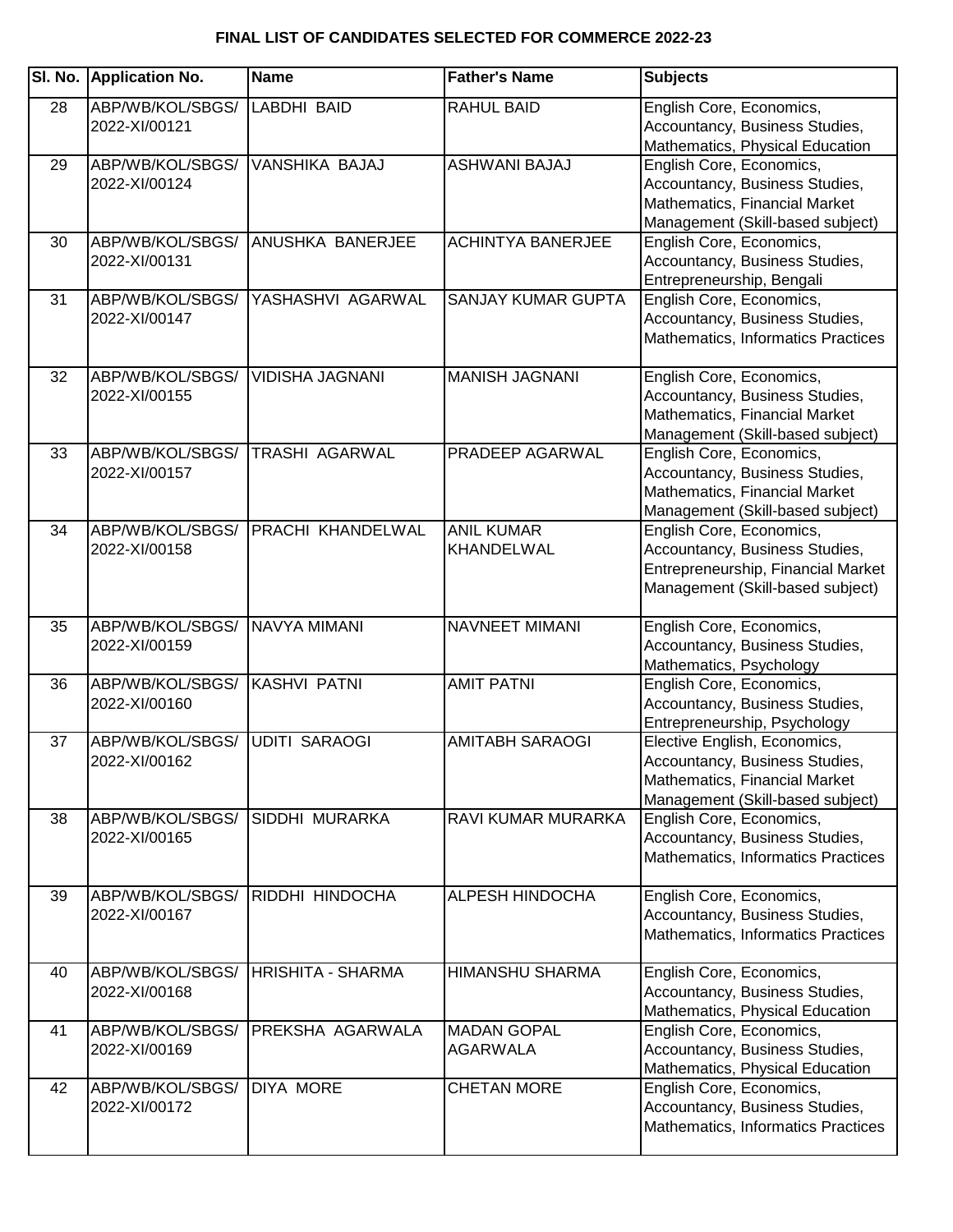| ABP/WB/KOL/SBGS/<br><b>RIYA SAMDHANI</b><br>SUDHIR SAMDHANI<br>English Core, Economics,<br>43<br>2022-XI/00175<br>Accountancy, Business Studies,<br>Mathematics, Physical Education<br><b>ANUP KUMAR SAHA</b><br>English Core, Economics,<br>ABP/WB/KOL/SBGS/<br><b>ANWEEKSHA SAHA</b><br>44<br>Accountancy, Business Studies,<br>2022-XI/00180<br>Mathematics, Financial Market<br>Management (Skill-based subject)<br>English Core, Economics,<br>ABP/WB/KOL/SBGS/<br>KANAK YADAV<br><b>ASHOK KUMAR YADAV</b><br>45<br>Accountancy, Business Studies,<br>2022-XI/00181<br>Mathematics, Informatics Practices<br><b>IMRAN MOLLA</b><br><b>INSHA MOLLA</b><br>English Core, Economics,<br>46<br>ABP/WB/KOL/SBGS/<br>Accountancy, Business Studies,<br>2022-XI/00182<br>Mathematics, Financial Market<br>Management (Skill-based subject)<br>ABP/WB/KOL/SBGS/<br><b>MANISH SHAH</b><br>English Core, Economics,<br><b>IMEDHA SHAH</b><br>47<br>Accountancy, Business Studies,<br>2022-XI/00184<br>Entrepreneurship, Psychology<br>ABP/WB/KOL/SBGS/<br><b>CEYONA AGARWAL</b><br><b>VINAY AGARWAL</b><br>English Core, Economics,<br>48<br>Accountancy, Business Studies,<br>2022-XI/00186<br>Mathematics, Financial Market<br>Management (Skill-based subject)<br>ARBIND JHUNJHUNWALA<br>ABP/WB/KOL/SBGS/<br><b>CHAHAK</b><br>English Core, Economics,<br>49<br><b>JHUNJHUNWALA</b><br>Accountancy, Business Studies,<br>2022-XI/00187<br>Mathematics, Financial Market<br>Management (Skill-based subject)<br><b>AAKRITI ANOOP</b><br><b>ANOOP MOHOTA</b><br>English Core, Economics,<br>ABP/WB/KOL/SBGS/<br>50<br>Accountancy, Business Studies,<br>2022-XI/00189<br><b>MOHOTA</b><br>Entrepreneurship, Informatics<br>Practices<br><b>VINEET BAJESARIA</b><br>English Core, Economics,<br>ABP/WB/KOL/SBGS/<br><b>TANVI BAJESARIA</b><br>51<br>Accountancy, Business Studies,<br>2022-XI/00190<br>Mathematics, Financial Market<br>Management (Skill-based subject)<br>ABP/WB/KOL/SBGS/ VEDISHA GOYAL<br>YOGENDRA KUMAR<br>52<br>English Core, Economics,<br>Accountancy, Business Studies,<br>2022-XI/00193<br>GOYAL<br>Mathematics, Financial Market<br>Management (Skill-based subject)<br><b>TARUN JAIN</b><br>English Core, Economics,<br>ABP/WB/KOL/SBGS/<br><b>URVIKA JAIN</b><br>53<br>Accountancy, Business Studies,<br>2022-XI/00198<br>Mathematics, Psychology<br>ABP/WB/KOL/SBGS/<br>ANISHAA AGRAWAL<br>RAJESH AGRAWAL<br>English Core, Economics,<br>54<br>Accountancy, Business Studies,<br>2022-XI/00204<br>Mathematics, Financial Market<br>Management (Skill-based subject)<br>ABP/WB/KOL/SBGS/<br><b>DIPSIKHA JALAN</b><br><b>ABHISHEK JALAN</b><br>English Core, Economics,<br>55<br>Accountancy, Business Studies,<br>2022-XI/00205<br>Mathematics, Financial Market<br>Management (Skill-based subject)<br>ABP/WB/KOL/SBGS/<br>RIDDHIMA KUTHARI<br><b>ROHIT KUTHARI</b><br>English Core, Economics,<br>56<br>2022-XI/00206<br>Accountancy, Business Studies,<br>Mathematics, Physical Education<br>MR. TINKU AGARWAL<br>ABP/WB/KOL/SBGS/<br><b>PRAGATI AGARWAL</b><br>English Core, Economics,<br>57<br>Accountancy, Business Studies,<br>2022-XI/00208<br>Mathematics, Financial Market | SI. No. | <b>Application No.</b> | <b>Name</b> | <b>Father's Name</b> | <b>Subjects</b>                  |
|---------------------------------------------------------------------------------------------------------------------------------------------------------------------------------------------------------------------------------------------------------------------------------------------------------------------------------------------------------------------------------------------------------------------------------------------------------------------------------------------------------------------------------------------------------------------------------------------------------------------------------------------------------------------------------------------------------------------------------------------------------------------------------------------------------------------------------------------------------------------------------------------------------------------------------------------------------------------------------------------------------------------------------------------------------------------------------------------------------------------------------------------------------------------------------------------------------------------------------------------------------------------------------------------------------------------------------------------------------------------------------------------------------------------------------------------------------------------------------------------------------------------------------------------------------------------------------------------------------------------------------------------------------------------------------------------------------------------------------------------------------------------------------------------------------------------------------------------------------------------------------------------------------------------------------------------------------------------------------------------------------------------------------------------------------------------------------------------------------------------------------------------------------------------------------------------------------------------------------------------------------------------------------------------------------------------------------------------------------------------------------------------------------------------------------------------------------------------------------------------------------------------------------------------------------------------------------------------------------------------------------------------------------------------------------------------------------------------------------------------------------------------------------------------------------------------------------------------------------------------------------------------------------------------------------------------------------------------------------------------------------------------------------------------------------------------------------------------------------------------------------------------------------------------------------------------------------------|---------|------------------------|-------------|----------------------|----------------------------------|
|                                                                                                                                                                                                                                                                                                                                                                                                                                                                                                                                                                                                                                                                                                                                                                                                                                                                                                                                                                                                                                                                                                                                                                                                                                                                                                                                                                                                                                                                                                                                                                                                                                                                                                                                                                                                                                                                                                                                                                                                                                                                                                                                                                                                                                                                                                                                                                                                                                                                                                                                                                                                                                                                                                                                                                                                                                                                                                                                                                                                                                                                                                                                                                                                               |         |                        |             |                      |                                  |
|                                                                                                                                                                                                                                                                                                                                                                                                                                                                                                                                                                                                                                                                                                                                                                                                                                                                                                                                                                                                                                                                                                                                                                                                                                                                                                                                                                                                                                                                                                                                                                                                                                                                                                                                                                                                                                                                                                                                                                                                                                                                                                                                                                                                                                                                                                                                                                                                                                                                                                                                                                                                                                                                                                                                                                                                                                                                                                                                                                                                                                                                                                                                                                                                               |         |                        |             |                      |                                  |
|                                                                                                                                                                                                                                                                                                                                                                                                                                                                                                                                                                                                                                                                                                                                                                                                                                                                                                                                                                                                                                                                                                                                                                                                                                                                                                                                                                                                                                                                                                                                                                                                                                                                                                                                                                                                                                                                                                                                                                                                                                                                                                                                                                                                                                                                                                                                                                                                                                                                                                                                                                                                                                                                                                                                                                                                                                                                                                                                                                                                                                                                                                                                                                                                               |         |                        |             |                      |                                  |
|                                                                                                                                                                                                                                                                                                                                                                                                                                                                                                                                                                                                                                                                                                                                                                                                                                                                                                                                                                                                                                                                                                                                                                                                                                                                                                                                                                                                                                                                                                                                                                                                                                                                                                                                                                                                                                                                                                                                                                                                                                                                                                                                                                                                                                                                                                                                                                                                                                                                                                                                                                                                                                                                                                                                                                                                                                                                                                                                                                                                                                                                                                                                                                                                               |         |                        |             |                      |                                  |
|                                                                                                                                                                                                                                                                                                                                                                                                                                                                                                                                                                                                                                                                                                                                                                                                                                                                                                                                                                                                                                                                                                                                                                                                                                                                                                                                                                                                                                                                                                                                                                                                                                                                                                                                                                                                                                                                                                                                                                                                                                                                                                                                                                                                                                                                                                                                                                                                                                                                                                                                                                                                                                                                                                                                                                                                                                                                                                                                                                                                                                                                                                                                                                                                               |         |                        |             |                      |                                  |
|                                                                                                                                                                                                                                                                                                                                                                                                                                                                                                                                                                                                                                                                                                                                                                                                                                                                                                                                                                                                                                                                                                                                                                                                                                                                                                                                                                                                                                                                                                                                                                                                                                                                                                                                                                                                                                                                                                                                                                                                                                                                                                                                                                                                                                                                                                                                                                                                                                                                                                                                                                                                                                                                                                                                                                                                                                                                                                                                                                                                                                                                                                                                                                                                               |         |                        |             |                      |                                  |
|                                                                                                                                                                                                                                                                                                                                                                                                                                                                                                                                                                                                                                                                                                                                                                                                                                                                                                                                                                                                                                                                                                                                                                                                                                                                                                                                                                                                                                                                                                                                                                                                                                                                                                                                                                                                                                                                                                                                                                                                                                                                                                                                                                                                                                                                                                                                                                                                                                                                                                                                                                                                                                                                                                                                                                                                                                                                                                                                                                                                                                                                                                                                                                                                               |         |                        |             |                      |                                  |
|                                                                                                                                                                                                                                                                                                                                                                                                                                                                                                                                                                                                                                                                                                                                                                                                                                                                                                                                                                                                                                                                                                                                                                                                                                                                                                                                                                                                                                                                                                                                                                                                                                                                                                                                                                                                                                                                                                                                                                                                                                                                                                                                                                                                                                                                                                                                                                                                                                                                                                                                                                                                                                                                                                                                                                                                                                                                                                                                                                                                                                                                                                                                                                                                               |         |                        |             |                      |                                  |
|                                                                                                                                                                                                                                                                                                                                                                                                                                                                                                                                                                                                                                                                                                                                                                                                                                                                                                                                                                                                                                                                                                                                                                                                                                                                                                                                                                                                                                                                                                                                                                                                                                                                                                                                                                                                                                                                                                                                                                                                                                                                                                                                                                                                                                                                                                                                                                                                                                                                                                                                                                                                                                                                                                                                                                                                                                                                                                                                                                                                                                                                                                                                                                                                               |         |                        |             |                      |                                  |
|                                                                                                                                                                                                                                                                                                                                                                                                                                                                                                                                                                                                                                                                                                                                                                                                                                                                                                                                                                                                                                                                                                                                                                                                                                                                                                                                                                                                                                                                                                                                                                                                                                                                                                                                                                                                                                                                                                                                                                                                                                                                                                                                                                                                                                                                                                                                                                                                                                                                                                                                                                                                                                                                                                                                                                                                                                                                                                                                                                                                                                                                                                                                                                                                               |         |                        |             |                      |                                  |
|                                                                                                                                                                                                                                                                                                                                                                                                                                                                                                                                                                                                                                                                                                                                                                                                                                                                                                                                                                                                                                                                                                                                                                                                                                                                                                                                                                                                                                                                                                                                                                                                                                                                                                                                                                                                                                                                                                                                                                                                                                                                                                                                                                                                                                                                                                                                                                                                                                                                                                                                                                                                                                                                                                                                                                                                                                                                                                                                                                                                                                                                                                                                                                                                               |         |                        |             |                      |                                  |
|                                                                                                                                                                                                                                                                                                                                                                                                                                                                                                                                                                                                                                                                                                                                                                                                                                                                                                                                                                                                                                                                                                                                                                                                                                                                                                                                                                                                                                                                                                                                                                                                                                                                                                                                                                                                                                                                                                                                                                                                                                                                                                                                                                                                                                                                                                                                                                                                                                                                                                                                                                                                                                                                                                                                                                                                                                                                                                                                                                                                                                                                                                                                                                                                               |         |                        |             |                      |                                  |
|                                                                                                                                                                                                                                                                                                                                                                                                                                                                                                                                                                                                                                                                                                                                                                                                                                                                                                                                                                                                                                                                                                                                                                                                                                                                                                                                                                                                                                                                                                                                                                                                                                                                                                                                                                                                                                                                                                                                                                                                                                                                                                                                                                                                                                                                                                                                                                                                                                                                                                                                                                                                                                                                                                                                                                                                                                                                                                                                                                                                                                                                                                                                                                                                               |         |                        |             |                      |                                  |
|                                                                                                                                                                                                                                                                                                                                                                                                                                                                                                                                                                                                                                                                                                                                                                                                                                                                                                                                                                                                                                                                                                                                                                                                                                                                                                                                                                                                                                                                                                                                                                                                                                                                                                                                                                                                                                                                                                                                                                                                                                                                                                                                                                                                                                                                                                                                                                                                                                                                                                                                                                                                                                                                                                                                                                                                                                                                                                                                                                                                                                                                                                                                                                                                               |         |                        |             |                      |                                  |
|                                                                                                                                                                                                                                                                                                                                                                                                                                                                                                                                                                                                                                                                                                                                                                                                                                                                                                                                                                                                                                                                                                                                                                                                                                                                                                                                                                                                                                                                                                                                                                                                                                                                                                                                                                                                                                                                                                                                                                                                                                                                                                                                                                                                                                                                                                                                                                                                                                                                                                                                                                                                                                                                                                                                                                                                                                                                                                                                                                                                                                                                                                                                                                                                               |         |                        |             |                      |                                  |
|                                                                                                                                                                                                                                                                                                                                                                                                                                                                                                                                                                                                                                                                                                                                                                                                                                                                                                                                                                                                                                                                                                                                                                                                                                                                                                                                                                                                                                                                                                                                                                                                                                                                                                                                                                                                                                                                                                                                                                                                                                                                                                                                                                                                                                                                                                                                                                                                                                                                                                                                                                                                                                                                                                                                                                                                                                                                                                                                                                                                                                                                                                                                                                                                               |         |                        |             |                      |                                  |
|                                                                                                                                                                                                                                                                                                                                                                                                                                                                                                                                                                                                                                                                                                                                                                                                                                                                                                                                                                                                                                                                                                                                                                                                                                                                                                                                                                                                                                                                                                                                                                                                                                                                                                                                                                                                                                                                                                                                                                                                                                                                                                                                                                                                                                                                                                                                                                                                                                                                                                                                                                                                                                                                                                                                                                                                                                                                                                                                                                                                                                                                                                                                                                                                               |         |                        |             |                      |                                  |
|                                                                                                                                                                                                                                                                                                                                                                                                                                                                                                                                                                                                                                                                                                                                                                                                                                                                                                                                                                                                                                                                                                                                                                                                                                                                                                                                                                                                                                                                                                                                                                                                                                                                                                                                                                                                                                                                                                                                                                                                                                                                                                                                                                                                                                                                                                                                                                                                                                                                                                                                                                                                                                                                                                                                                                                                                                                                                                                                                                                                                                                                                                                                                                                                               |         |                        |             |                      |                                  |
|                                                                                                                                                                                                                                                                                                                                                                                                                                                                                                                                                                                                                                                                                                                                                                                                                                                                                                                                                                                                                                                                                                                                                                                                                                                                                                                                                                                                                                                                                                                                                                                                                                                                                                                                                                                                                                                                                                                                                                                                                                                                                                                                                                                                                                                                                                                                                                                                                                                                                                                                                                                                                                                                                                                                                                                                                                                                                                                                                                                                                                                                                                                                                                                                               |         |                        |             |                      |                                  |
|                                                                                                                                                                                                                                                                                                                                                                                                                                                                                                                                                                                                                                                                                                                                                                                                                                                                                                                                                                                                                                                                                                                                                                                                                                                                                                                                                                                                                                                                                                                                                                                                                                                                                                                                                                                                                                                                                                                                                                                                                                                                                                                                                                                                                                                                                                                                                                                                                                                                                                                                                                                                                                                                                                                                                                                                                                                                                                                                                                                                                                                                                                                                                                                                               |         |                        |             |                      |                                  |
|                                                                                                                                                                                                                                                                                                                                                                                                                                                                                                                                                                                                                                                                                                                                                                                                                                                                                                                                                                                                                                                                                                                                                                                                                                                                                                                                                                                                                                                                                                                                                                                                                                                                                                                                                                                                                                                                                                                                                                                                                                                                                                                                                                                                                                                                                                                                                                                                                                                                                                                                                                                                                                                                                                                                                                                                                                                                                                                                                                                                                                                                                                                                                                                                               |         |                        |             |                      |                                  |
|                                                                                                                                                                                                                                                                                                                                                                                                                                                                                                                                                                                                                                                                                                                                                                                                                                                                                                                                                                                                                                                                                                                                                                                                                                                                                                                                                                                                                                                                                                                                                                                                                                                                                                                                                                                                                                                                                                                                                                                                                                                                                                                                                                                                                                                                                                                                                                                                                                                                                                                                                                                                                                                                                                                                                                                                                                                                                                                                                                                                                                                                                                                                                                                                               |         |                        |             |                      |                                  |
|                                                                                                                                                                                                                                                                                                                                                                                                                                                                                                                                                                                                                                                                                                                                                                                                                                                                                                                                                                                                                                                                                                                                                                                                                                                                                                                                                                                                                                                                                                                                                                                                                                                                                                                                                                                                                                                                                                                                                                                                                                                                                                                                                                                                                                                                                                                                                                                                                                                                                                                                                                                                                                                                                                                                                                                                                                                                                                                                                                                                                                                                                                                                                                                                               |         |                        |             |                      |                                  |
|                                                                                                                                                                                                                                                                                                                                                                                                                                                                                                                                                                                                                                                                                                                                                                                                                                                                                                                                                                                                                                                                                                                                                                                                                                                                                                                                                                                                                                                                                                                                                                                                                                                                                                                                                                                                                                                                                                                                                                                                                                                                                                                                                                                                                                                                                                                                                                                                                                                                                                                                                                                                                                                                                                                                                                                                                                                                                                                                                                                                                                                                                                                                                                                                               |         |                        |             |                      |                                  |
|                                                                                                                                                                                                                                                                                                                                                                                                                                                                                                                                                                                                                                                                                                                                                                                                                                                                                                                                                                                                                                                                                                                                                                                                                                                                                                                                                                                                                                                                                                                                                                                                                                                                                                                                                                                                                                                                                                                                                                                                                                                                                                                                                                                                                                                                                                                                                                                                                                                                                                                                                                                                                                                                                                                                                                                                                                                                                                                                                                                                                                                                                                                                                                                                               |         |                        |             |                      |                                  |
|                                                                                                                                                                                                                                                                                                                                                                                                                                                                                                                                                                                                                                                                                                                                                                                                                                                                                                                                                                                                                                                                                                                                                                                                                                                                                                                                                                                                                                                                                                                                                                                                                                                                                                                                                                                                                                                                                                                                                                                                                                                                                                                                                                                                                                                                                                                                                                                                                                                                                                                                                                                                                                                                                                                                                                                                                                                                                                                                                                                                                                                                                                                                                                                                               |         |                        |             |                      |                                  |
|                                                                                                                                                                                                                                                                                                                                                                                                                                                                                                                                                                                                                                                                                                                                                                                                                                                                                                                                                                                                                                                                                                                                                                                                                                                                                                                                                                                                                                                                                                                                                                                                                                                                                                                                                                                                                                                                                                                                                                                                                                                                                                                                                                                                                                                                                                                                                                                                                                                                                                                                                                                                                                                                                                                                                                                                                                                                                                                                                                                                                                                                                                                                                                                                               |         |                        |             |                      |                                  |
|                                                                                                                                                                                                                                                                                                                                                                                                                                                                                                                                                                                                                                                                                                                                                                                                                                                                                                                                                                                                                                                                                                                                                                                                                                                                                                                                                                                                                                                                                                                                                                                                                                                                                                                                                                                                                                                                                                                                                                                                                                                                                                                                                                                                                                                                                                                                                                                                                                                                                                                                                                                                                                                                                                                                                                                                                                                                                                                                                                                                                                                                                                                                                                                                               |         |                        |             |                      |                                  |
|                                                                                                                                                                                                                                                                                                                                                                                                                                                                                                                                                                                                                                                                                                                                                                                                                                                                                                                                                                                                                                                                                                                                                                                                                                                                                                                                                                                                                                                                                                                                                                                                                                                                                                                                                                                                                                                                                                                                                                                                                                                                                                                                                                                                                                                                                                                                                                                                                                                                                                                                                                                                                                                                                                                                                                                                                                                                                                                                                                                                                                                                                                                                                                                                               |         |                        |             |                      |                                  |
|                                                                                                                                                                                                                                                                                                                                                                                                                                                                                                                                                                                                                                                                                                                                                                                                                                                                                                                                                                                                                                                                                                                                                                                                                                                                                                                                                                                                                                                                                                                                                                                                                                                                                                                                                                                                                                                                                                                                                                                                                                                                                                                                                                                                                                                                                                                                                                                                                                                                                                                                                                                                                                                                                                                                                                                                                                                                                                                                                                                                                                                                                                                                                                                                               |         |                        |             |                      |                                  |
|                                                                                                                                                                                                                                                                                                                                                                                                                                                                                                                                                                                                                                                                                                                                                                                                                                                                                                                                                                                                                                                                                                                                                                                                                                                                                                                                                                                                                                                                                                                                                                                                                                                                                                                                                                                                                                                                                                                                                                                                                                                                                                                                                                                                                                                                                                                                                                                                                                                                                                                                                                                                                                                                                                                                                                                                                                                                                                                                                                                                                                                                                                                                                                                                               |         |                        |             |                      |                                  |
|                                                                                                                                                                                                                                                                                                                                                                                                                                                                                                                                                                                                                                                                                                                                                                                                                                                                                                                                                                                                                                                                                                                                                                                                                                                                                                                                                                                                                                                                                                                                                                                                                                                                                                                                                                                                                                                                                                                                                                                                                                                                                                                                                                                                                                                                                                                                                                                                                                                                                                                                                                                                                                                                                                                                                                                                                                                                                                                                                                                                                                                                                                                                                                                                               |         |                        |             |                      |                                  |
|                                                                                                                                                                                                                                                                                                                                                                                                                                                                                                                                                                                                                                                                                                                                                                                                                                                                                                                                                                                                                                                                                                                                                                                                                                                                                                                                                                                                                                                                                                                                                                                                                                                                                                                                                                                                                                                                                                                                                                                                                                                                                                                                                                                                                                                                                                                                                                                                                                                                                                                                                                                                                                                                                                                                                                                                                                                                                                                                                                                                                                                                                                                                                                                                               |         |                        |             |                      |                                  |
|                                                                                                                                                                                                                                                                                                                                                                                                                                                                                                                                                                                                                                                                                                                                                                                                                                                                                                                                                                                                                                                                                                                                                                                                                                                                                                                                                                                                                                                                                                                                                                                                                                                                                                                                                                                                                                                                                                                                                                                                                                                                                                                                                                                                                                                                                                                                                                                                                                                                                                                                                                                                                                                                                                                                                                                                                                                                                                                                                                                                                                                                                                                                                                                                               |         |                        |             |                      |                                  |
|                                                                                                                                                                                                                                                                                                                                                                                                                                                                                                                                                                                                                                                                                                                                                                                                                                                                                                                                                                                                                                                                                                                                                                                                                                                                                                                                                                                                                                                                                                                                                                                                                                                                                                                                                                                                                                                                                                                                                                                                                                                                                                                                                                                                                                                                                                                                                                                                                                                                                                                                                                                                                                                                                                                                                                                                                                                                                                                                                                                                                                                                                                                                                                                                               |         |                        |             |                      |                                  |
|                                                                                                                                                                                                                                                                                                                                                                                                                                                                                                                                                                                                                                                                                                                                                                                                                                                                                                                                                                                                                                                                                                                                                                                                                                                                                                                                                                                                                                                                                                                                                                                                                                                                                                                                                                                                                                                                                                                                                                                                                                                                                                                                                                                                                                                                                                                                                                                                                                                                                                                                                                                                                                                                                                                                                                                                                                                                                                                                                                                                                                                                                                                                                                                                               |         |                        |             |                      |                                  |
|                                                                                                                                                                                                                                                                                                                                                                                                                                                                                                                                                                                                                                                                                                                                                                                                                                                                                                                                                                                                                                                                                                                                                                                                                                                                                                                                                                                                                                                                                                                                                                                                                                                                                                                                                                                                                                                                                                                                                                                                                                                                                                                                                                                                                                                                                                                                                                                                                                                                                                                                                                                                                                                                                                                                                                                                                                                                                                                                                                                                                                                                                                                                                                                                               |         |                        |             |                      |                                  |
|                                                                                                                                                                                                                                                                                                                                                                                                                                                                                                                                                                                                                                                                                                                                                                                                                                                                                                                                                                                                                                                                                                                                                                                                                                                                                                                                                                                                                                                                                                                                                                                                                                                                                                                                                                                                                                                                                                                                                                                                                                                                                                                                                                                                                                                                                                                                                                                                                                                                                                                                                                                                                                                                                                                                                                                                                                                                                                                                                                                                                                                                                                                                                                                                               |         |                        |             |                      |                                  |
|                                                                                                                                                                                                                                                                                                                                                                                                                                                                                                                                                                                                                                                                                                                                                                                                                                                                                                                                                                                                                                                                                                                                                                                                                                                                                                                                                                                                                                                                                                                                                                                                                                                                                                                                                                                                                                                                                                                                                                                                                                                                                                                                                                                                                                                                                                                                                                                                                                                                                                                                                                                                                                                                                                                                                                                                                                                                                                                                                                                                                                                                                                                                                                                                               |         |                        |             |                      |                                  |
|                                                                                                                                                                                                                                                                                                                                                                                                                                                                                                                                                                                                                                                                                                                                                                                                                                                                                                                                                                                                                                                                                                                                                                                                                                                                                                                                                                                                                                                                                                                                                                                                                                                                                                                                                                                                                                                                                                                                                                                                                                                                                                                                                                                                                                                                                                                                                                                                                                                                                                                                                                                                                                                                                                                                                                                                                                                                                                                                                                                                                                                                                                                                                                                                               |         |                        |             |                      |                                  |
|                                                                                                                                                                                                                                                                                                                                                                                                                                                                                                                                                                                                                                                                                                                                                                                                                                                                                                                                                                                                                                                                                                                                                                                                                                                                                                                                                                                                                                                                                                                                                                                                                                                                                                                                                                                                                                                                                                                                                                                                                                                                                                                                                                                                                                                                                                                                                                                                                                                                                                                                                                                                                                                                                                                                                                                                                                                                                                                                                                                                                                                                                                                                                                                                               |         |                        |             |                      |                                  |
|                                                                                                                                                                                                                                                                                                                                                                                                                                                                                                                                                                                                                                                                                                                                                                                                                                                                                                                                                                                                                                                                                                                                                                                                                                                                                                                                                                                                                                                                                                                                                                                                                                                                                                                                                                                                                                                                                                                                                                                                                                                                                                                                                                                                                                                                                                                                                                                                                                                                                                                                                                                                                                                                                                                                                                                                                                                                                                                                                                                                                                                                                                                                                                                                               |         |                        |             |                      |                                  |
|                                                                                                                                                                                                                                                                                                                                                                                                                                                                                                                                                                                                                                                                                                                                                                                                                                                                                                                                                                                                                                                                                                                                                                                                                                                                                                                                                                                                                                                                                                                                                                                                                                                                                                                                                                                                                                                                                                                                                                                                                                                                                                                                                                                                                                                                                                                                                                                                                                                                                                                                                                                                                                                                                                                                                                                                                                                                                                                                                                                                                                                                                                                                                                                                               |         |                        |             |                      |                                  |
|                                                                                                                                                                                                                                                                                                                                                                                                                                                                                                                                                                                                                                                                                                                                                                                                                                                                                                                                                                                                                                                                                                                                                                                                                                                                                                                                                                                                                                                                                                                                                                                                                                                                                                                                                                                                                                                                                                                                                                                                                                                                                                                                                                                                                                                                                                                                                                                                                                                                                                                                                                                                                                                                                                                                                                                                                                                                                                                                                                                                                                                                                                                                                                                                               |         |                        |             |                      |                                  |
|                                                                                                                                                                                                                                                                                                                                                                                                                                                                                                                                                                                                                                                                                                                                                                                                                                                                                                                                                                                                                                                                                                                                                                                                                                                                                                                                                                                                                                                                                                                                                                                                                                                                                                                                                                                                                                                                                                                                                                                                                                                                                                                                                                                                                                                                                                                                                                                                                                                                                                                                                                                                                                                                                                                                                                                                                                                                                                                                                                                                                                                                                                                                                                                                               |         |                        |             |                      |                                  |
|                                                                                                                                                                                                                                                                                                                                                                                                                                                                                                                                                                                                                                                                                                                                                                                                                                                                                                                                                                                                                                                                                                                                                                                                                                                                                                                                                                                                                                                                                                                                                                                                                                                                                                                                                                                                                                                                                                                                                                                                                                                                                                                                                                                                                                                                                                                                                                                                                                                                                                                                                                                                                                                                                                                                                                                                                                                                                                                                                                                                                                                                                                                                                                                                               |         |                        |             |                      |                                  |
|                                                                                                                                                                                                                                                                                                                                                                                                                                                                                                                                                                                                                                                                                                                                                                                                                                                                                                                                                                                                                                                                                                                                                                                                                                                                                                                                                                                                                                                                                                                                                                                                                                                                                                                                                                                                                                                                                                                                                                                                                                                                                                                                                                                                                                                                                                                                                                                                                                                                                                                                                                                                                                                                                                                                                                                                                                                                                                                                                                                                                                                                                                                                                                                                               |         |                        |             |                      |                                  |
|                                                                                                                                                                                                                                                                                                                                                                                                                                                                                                                                                                                                                                                                                                                                                                                                                                                                                                                                                                                                                                                                                                                                                                                                                                                                                                                                                                                                                                                                                                                                                                                                                                                                                                                                                                                                                                                                                                                                                                                                                                                                                                                                                                                                                                                                                                                                                                                                                                                                                                                                                                                                                                                                                                                                                                                                                                                                                                                                                                                                                                                                                                                                                                                                               |         |                        |             |                      |                                  |
|                                                                                                                                                                                                                                                                                                                                                                                                                                                                                                                                                                                                                                                                                                                                                                                                                                                                                                                                                                                                                                                                                                                                                                                                                                                                                                                                                                                                                                                                                                                                                                                                                                                                                                                                                                                                                                                                                                                                                                                                                                                                                                                                                                                                                                                                                                                                                                                                                                                                                                                                                                                                                                                                                                                                                                                                                                                                                                                                                                                                                                                                                                                                                                                                               |         |                        |             |                      |                                  |
|                                                                                                                                                                                                                                                                                                                                                                                                                                                                                                                                                                                                                                                                                                                                                                                                                                                                                                                                                                                                                                                                                                                                                                                                                                                                                                                                                                                                                                                                                                                                                                                                                                                                                                                                                                                                                                                                                                                                                                                                                                                                                                                                                                                                                                                                                                                                                                                                                                                                                                                                                                                                                                                                                                                                                                                                                                                                                                                                                                                                                                                                                                                                                                                                               |         |                        |             |                      |                                  |
|                                                                                                                                                                                                                                                                                                                                                                                                                                                                                                                                                                                                                                                                                                                                                                                                                                                                                                                                                                                                                                                                                                                                                                                                                                                                                                                                                                                                                                                                                                                                                                                                                                                                                                                                                                                                                                                                                                                                                                                                                                                                                                                                                                                                                                                                                                                                                                                                                                                                                                                                                                                                                                                                                                                                                                                                                                                                                                                                                                                                                                                                                                                                                                                                               |         |                        |             |                      |                                  |
|                                                                                                                                                                                                                                                                                                                                                                                                                                                                                                                                                                                                                                                                                                                                                                                                                                                                                                                                                                                                                                                                                                                                                                                                                                                                                                                                                                                                                                                                                                                                                                                                                                                                                                                                                                                                                                                                                                                                                                                                                                                                                                                                                                                                                                                                                                                                                                                                                                                                                                                                                                                                                                                                                                                                                                                                                                                                                                                                                                                                                                                                                                                                                                                                               |         |                        |             |                      |                                  |
|                                                                                                                                                                                                                                                                                                                                                                                                                                                                                                                                                                                                                                                                                                                                                                                                                                                                                                                                                                                                                                                                                                                                                                                                                                                                                                                                                                                                                                                                                                                                                                                                                                                                                                                                                                                                                                                                                                                                                                                                                                                                                                                                                                                                                                                                                                                                                                                                                                                                                                                                                                                                                                                                                                                                                                                                                                                                                                                                                                                                                                                                                                                                                                                                               |         |                        |             |                      |                                  |
|                                                                                                                                                                                                                                                                                                                                                                                                                                                                                                                                                                                                                                                                                                                                                                                                                                                                                                                                                                                                                                                                                                                                                                                                                                                                                                                                                                                                                                                                                                                                                                                                                                                                                                                                                                                                                                                                                                                                                                                                                                                                                                                                                                                                                                                                                                                                                                                                                                                                                                                                                                                                                                                                                                                                                                                                                                                                                                                                                                                                                                                                                                                                                                                                               |         |                        |             |                      |                                  |
|                                                                                                                                                                                                                                                                                                                                                                                                                                                                                                                                                                                                                                                                                                                                                                                                                                                                                                                                                                                                                                                                                                                                                                                                                                                                                                                                                                                                                                                                                                                                                                                                                                                                                                                                                                                                                                                                                                                                                                                                                                                                                                                                                                                                                                                                                                                                                                                                                                                                                                                                                                                                                                                                                                                                                                                                                                                                                                                                                                                                                                                                                                                                                                                                               |         |                        |             |                      | Management (Skill-based subject) |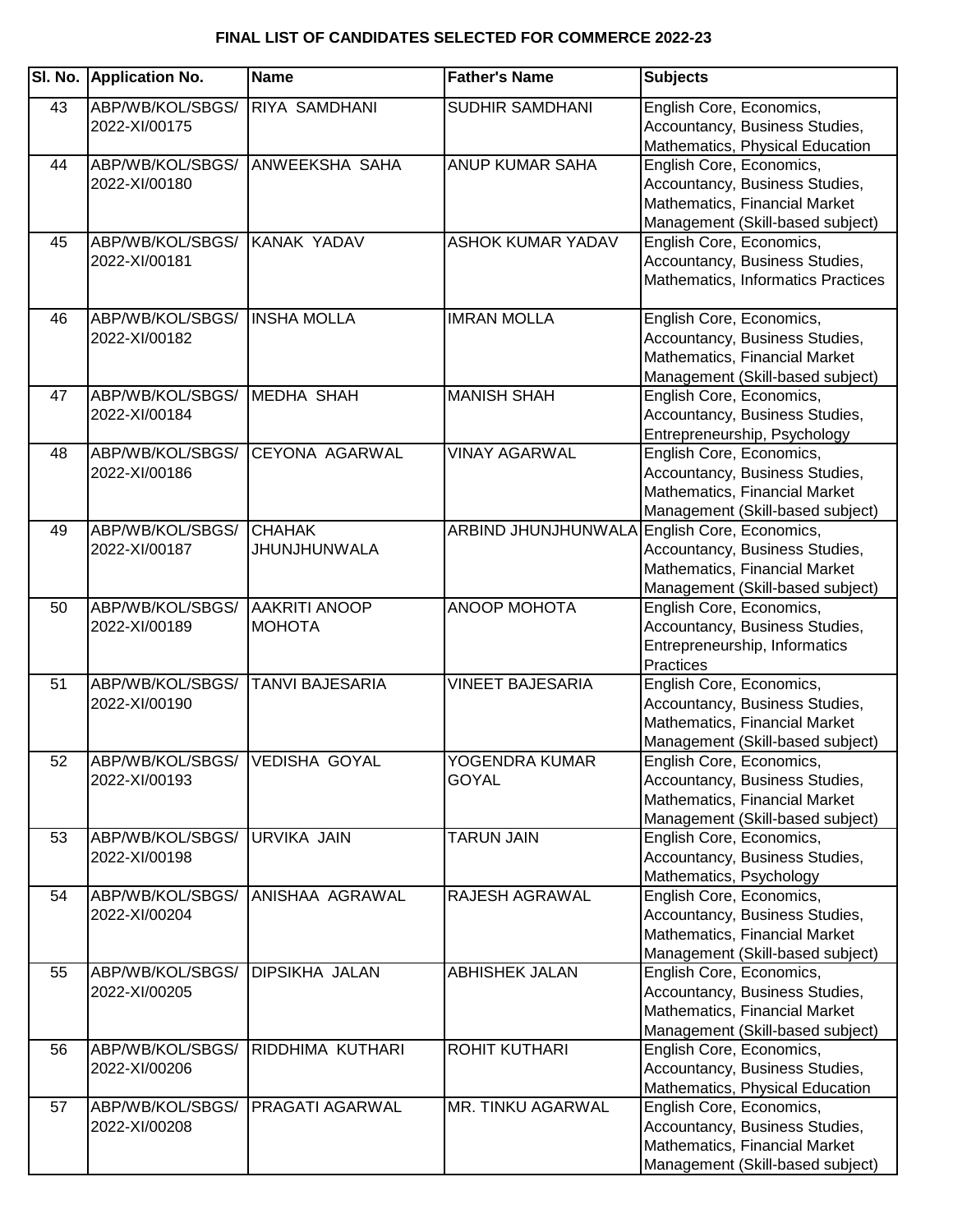| SI. No. | <b>Application No.</b>            | <b>Name</b>            | <b>Father's Name</b>      | <b>Subjects</b>                                                                                                                 |
|---------|-----------------------------------|------------------------|---------------------------|---------------------------------------------------------------------------------------------------------------------------------|
| 58      | ABP/WB/KOL/SBGS/<br>2022-XI/00210 | <b>SHRUTI AGRAWAL</b>  | NIRAJ AGRAWAL             | English Core, Economics,<br>Accountancy, Business Studies,<br>Mathematics, Informatics Practices                                |
| 59      | ABP/WB/KOL/SBGS/<br>2022-XI/00211 | NAVYAA GUPTA           | <b>NILESH GUPTA</b>       | English Core, Economics,<br>Accountancy, Business Studies,<br>Mathematics, Physical Education                                   |
| 60      | ABP/WB/KOL/SBGS/<br>2022-XI/00214 | <b>DISHA PATNI</b>     | RAKESH KUMAR PATNI        | English Core, Economics,<br>Accountancy, Business Studies,<br>Mathematics, Financial Market<br>Management (Skill-based subject) |
| 61      | ABP/WB/KOL/SBGS/<br>2022-XI/00216 | KASHVI AGARWAL         | NAVEEN AGARWAL            | English Core, Economics,<br>Accountancy, Business Studies,<br>Mathematics, Financial Market<br>Management (Skill-based subject) |
| 62      | ABP/WB/KOL/SBGS/<br>2022-XI/00218 | <b>VIDYA BHARTIA</b>   | <b>ANUP BHARTIA</b>       | English Core, Economics,<br>Accountancy, Business Studies,<br>Mathematics, Financial Market<br>Management (Skill-based subject) |
| 63      | ABP/WB/KOL/SBGS/<br>2022-XI/00226 | <b>CHARVI SINGHI</b>   | <b>VEDANT SINGHI</b>      | English Core, Economics,<br>Accountancy, Business Studies,<br>Mathematics, Hindi Core                                           |
| 64      | ABP/WB/KOL/SBGS/<br>2022-XI/00229 | <b>JUHI BANSAL</b>     | PANKAJ BANSAL             | English Core, Economics,<br>Accountancy, Business Studies,<br>Mathematics, Physical Education                                   |
| 65      | ABP/WB/KOL/SBGS/<br>2022-XI/00235 | VANSHIKA SUREKA        | <b>VISHAL SUREKA</b>      | English Core, Economics,<br>Accountancy, Business Studies,<br>Mathematics, Financial Market<br>Management (Skill-based subject) |
| 66      | ABP/WB/KOL/SBGS/<br>2022-XI/00236 | <b>SAANCHI DHELIA</b>  | <b>SHANKAR DHELIA</b>     | English Core, Economics,<br>Accountancy, Business Studies,<br>Mathematics, Financial Market<br>Management (Skill-based subject) |
| 67      | ABP/WB/KOL/SBGS/<br>2022-XI/00237 | MANYATA KAJARIA        | <b>ABHISHEK KAJARIA</b>   | English Core, Economics,<br>Accountancy, Business Studies,<br>Mathematics, Financial Market<br>Management (Skill-based subject) |
| 68      | ABP/WB/KOL/SBGS/<br>2022-XI/00239 | <b>ISHANA DASGUPTA</b> | RAVIJIT DASGUPTA          | English Core, Economics,<br>Accountancy, Business Studies,<br>Mathematics, Informatics Practices                                |
| 69      | ABP/WB/KOL/SBGS/<br>2022-XI/00241 | <b>MAHEE CHOUBEY</b>   | <b>VIKASH CHOUBEY</b>     | English Core, Economics,<br>Accountancy, Business Studies,<br>Mathematics, Financial Market<br>Management (Skill-based subject) |
| 70      | ABP/WB/KOL/SBGS/<br>2022-XI/00244 | <b>VIDHI KANODIA</b>   | <b>NA</b>                 | English Core, Economics,<br>Accountancy, Business Studies,<br>Mathematics, Hindi Core                                           |
| 71      | ABP/WB/KOL/SBGS/<br>2022-XI/00245 | RITHIKA Y. AGARWAL     | YOGESH AGARWAL            | English Core, Economics,<br>Accountancy, Business Studies,<br>Mathematics, Informatics Practices                                |
| 72      | ABP/WB/KOL/SBGS/<br>2022-XI/00247 | NAVYA DALMIA           | <b>DILIP KUMAR DALMIA</b> | English Core, Economics,<br>Accountancy, Business Studies,<br>Mathematics, Financial Market<br>Management (Skill-based subject) |